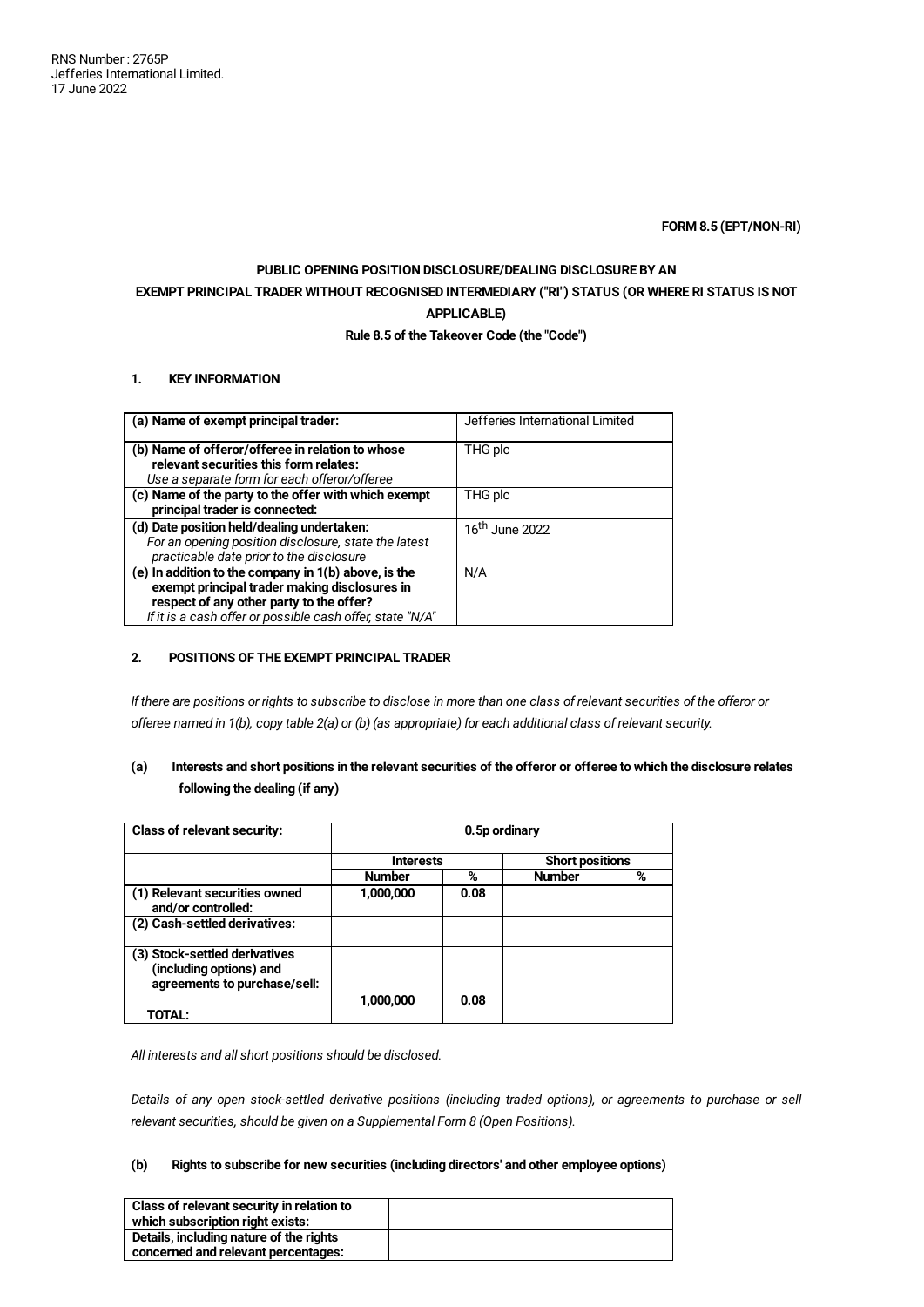# **3. DEALINGS (IF ANY) BY THE EXEMPT PRINCIPAL TRADER**

Where there have been dealings in more than one class of relevant securities of the offeror or offeree named in 1(b), copy table 3(a), (b), (c) or (d) (as appropriate) for each additional class of relevant security dealt in.

*The currency of all prices and other monetary amounts should be stated.*

# **(a) Purchases and sales**

| <b>Class of</b><br>relevant<br>security | Purchases/<br>sales | <b>Total number of</b><br>securities | <b>Highest price</b><br>per unit<br>paid/received | Lowest price<br>per unit<br>paid/received |
|-----------------------------------------|---------------------|--------------------------------------|---------------------------------------------------|-------------------------------------------|
| 0.5p ordinary                           | Purchase            | 121.343                              | 86,8400 GBX                                       | 71,9600 GBX                               |
|                                         | Sale                | 20,000                               | 86,8400 GBX                                       | 71,9600 GBX                               |

## **(b) Cash-settled derivative transactions**

| <b>Class of</b><br>relevant<br>security | <b>Product</b><br>description<br>e.g. CFD | Nature of dealing<br>e.g. opening/closing a<br>long/short position,<br>increasing/reducing a<br>long/short position | Number of<br>reference<br>securities | Price per unit |
|-----------------------------------------|-------------------------------------------|---------------------------------------------------------------------------------------------------------------------|--------------------------------------|----------------|
|                                         |                                           |                                                                                                                     |                                      |                |

#### **(c) Stock-settled derivative transactions (including options)**

#### **(i) Writing, selling, purchasing or varying**

| <b>Class</b><br>οf<br>relevant<br>security | <b>Product</b><br>description<br>e.g. call<br>option | Writing,<br>purchasing,<br>selling,<br>varying<br>etc. | <b>Number</b><br>οf<br>securities<br>to which<br>option<br>relates | <b>Exercise</b><br>price<br>per unit | Type<br>e.g.<br>American,<br>European<br>etc. | <b>Expiry</b><br>date | Option<br>money<br>paid/<br>received<br>per unit |
|--------------------------------------------|------------------------------------------------------|--------------------------------------------------------|--------------------------------------------------------------------|--------------------------------------|-----------------------------------------------|-----------------------|--------------------------------------------------|
|                                            |                                                      |                                                        |                                                                    |                                      |                                               |                       |                                                  |

#### **(ii) Exercise**

| <b>Class of</b><br>relevant<br>security | Product<br>description<br>e.g. call option | Exercising/<br>exercised<br>against | Number of<br>securities | <b>Exercise price</b><br>per unit |
|-----------------------------------------|--------------------------------------------|-------------------------------------|-------------------------|-----------------------------------|
|                                         |                                            |                                     |                         |                                   |

### **(d) Other dealings (including subscribing for new securities)**

| <b>Class of relevant</b> | Nature of dealing             | <b>Details</b> | Price per unit (if |
|--------------------------|-------------------------------|----------------|--------------------|
| security                 | e.g. subscription, conversion |                | applicable)        |
|                          |                               |                |                    |

### **4. OTHER INFORMATION**

#### **(a) Indemnity and other dealing arrangements**

**Details of any indemnity or option arrangement, or any agreement or understanding, formal or informal, relating to relevant securities which may be an inducement to deal or refrain from dealing entered into by the exempt principal trader making the disclosure and any party to the offer or any person acting in concert with a party to the offer:**